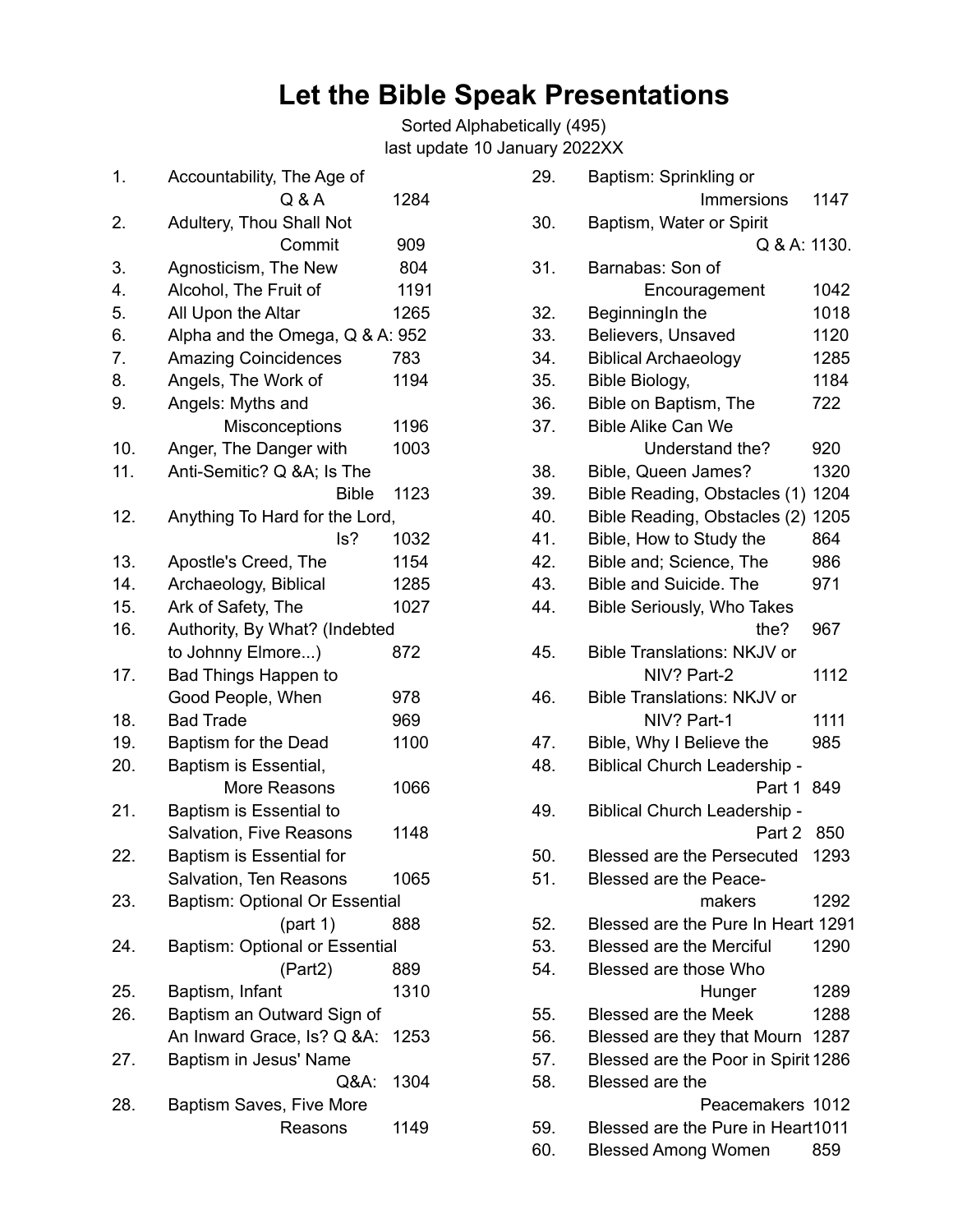| 61.  | Blessing, Chasing the          | 1039 |
|------|--------------------------------|------|
| 62.  | <b>Blindness, Spiritual</b>    | 820  |
| 63.  | Blood Cries Out, The           |      |
|      | (Religious but Wrong) 1025     |      |
| 64.  | Blood of the Lamb, The         | 1099 |
| 65.  | Blood Thicker Than Water,      |      |
|      | ls?                            | 1318 |
| 66.  | Bold as a Lion                 | 1266 |
| 67.  | Book, The People of the        | 865  |
| 68.  | Born Again, How To Be          | 1300 |
| 69.  | <b>Born from Above</b>         | 902  |
| 70.  | Bread of Life, The             | 1171 |
| 71.  | <b>Brotherhood of Man</b>      | 1311 |
| 72.  | Calvinism - Part 1             | 1105 |
| 73.  | Calvinism - Part 2             | 1106 |
| 74.  | Calvinism - Part 3             | 1107 |
| 75.  | Canon, The New Testament       | 1263 |
| 76.  | Canon, The Old Testament       | 1261 |
| 77.  | Canon of Scripture. The        | 1262 |
| 78.  | Catholicism, Roman Q &A:       | 939  |
| 79.  | Christ, The Compassion of      |      |
|      | the                            | 1071 |
| 80.  | Christ, Charisma of the        | 797  |
| 81.  | Christ, The? Deity of          | 882  |
| 82.  | Christ, The Reproach of        | 1231 |
| 83.  | Christ, Confessing             | 1179 |
| 84.  | Christ, Created in             | 1218 |
| 85.  | Christ, How to Preach          | 1183 |
| 86.  | Christ, The Lordship of        | 845  |
| 87.  | Christ is Above All            | 1000 |
| 88.  | Christ, The Name of            | 1298 |
| 89.  | Christ, Preaching: A Two-      |      |
|      | Lane Road                      | 736  |
| 90.  | Christ, Preaching              | 1181 |
| 91.  | Christ, The Religious Trial of | 885  |
| 92.  | Christ, The Superiority of     | 1139 |
| 93.  | <b>Christian Counterfeit</b>   | 1159 |
| 94.  | <b>Christian Evidences</b>     | 1150 |
| 95.  | Christian Home, The            | 977  |
| 96.  | Christian I- ome, Starting a - |      |
|      | Part-1                         | 994  |
| 97.  | Christian Home, Starting a -   |      |
|      | Part 2                         | 996  |
| 98.  | Christian, Who is a?           | 818  |
| 99.  | Christian and Worship, The     | 830  |
| 100. | Christianity, Debunking Myths  |      |
|      | about 1056                     |      |

| 101. | Christianity, Jewish Objections    |      |
|------|------------------------------------|------|
|      | to                                 | 1172 |
| 102. | Christianity or Islam?             | 1061 |
| 103. | Christianity, Second Mile          | 1081 |
| 104. | Christianity, Three Views of-      | 1211 |
| 105. | Christian without Religion?        | 983  |
| 106. | Church, A Glorious                 | 1078 |
| 107. | Church. A Glorious - Part 2        | 1079 |
| 108. | Church, The Future of the          | 739  |
| 109. | Church, Christ Built, The          | 1093 |
|      |                                    |      |
| 110. | Church Christ Built, The-          |      |
|      | Part 2                             | 1094 |
|      |                                    |      |
| 111. | Church Essential, Is The?          | 1264 |
| 112. | Church, The Love Driven            | 999  |
| 113. | Church and Money, The              | 912  |
| 114. | Church, In Search of the           |      |
|      | Lord's - Part 1 995                |      |
| 115. | Church, In Search of the           |      |
|      | Lord's - Part 2 996                |      |
| 116. | Church, Music in the               | 1138 |
| 117. | Church of Christ, Debunking        |      |
|      | Myths about the                    | 1057 |
| 118. | Church of Christ, Why the (1) 1200 |      |
| 119. | Church of Christ, Why the (2) 1201 |      |
| 120. | Church of Christ, Why the (3) 1202 |      |
| 121. | Church, The New Testament 1122     |      |
| 122. | Church, Six Reasons Not To         |      |
|      | Go To                              | 1083 |
| 123. | Church, Identifying the New        |      |
|      | <b>Testament</b>                   | 806  |
| 124. | Church Upside Down,                |      |
|      | Turning the                        | 802  |
| 125. | Church, Why Love the?              | 880  |
| 126. | Cleanliness is Next to             |      |
|      | Godliness                          | 1255 |
| 127. | Come After Me                      | 697  |
| 128. | Command, The Greatest              | 1185 |
| 129. | Command, The Most                  |      |
|      | <b>Frequent Biblical</b>           | 1178 |
| 130. | Commission, The Limited            | 1177 |
| 131. | Communion, Sanitation in:          |      |
|      | Part 1                             | 1246 |
| 132. | Communion, Sanitation in:          |      |
|      | Part 2 1247                        |      |
| 133. | Communion, Sanitation in:          |      |
|      | Part 3 1248                        |      |
|      |                                    |      |

### **Page 2 of 7**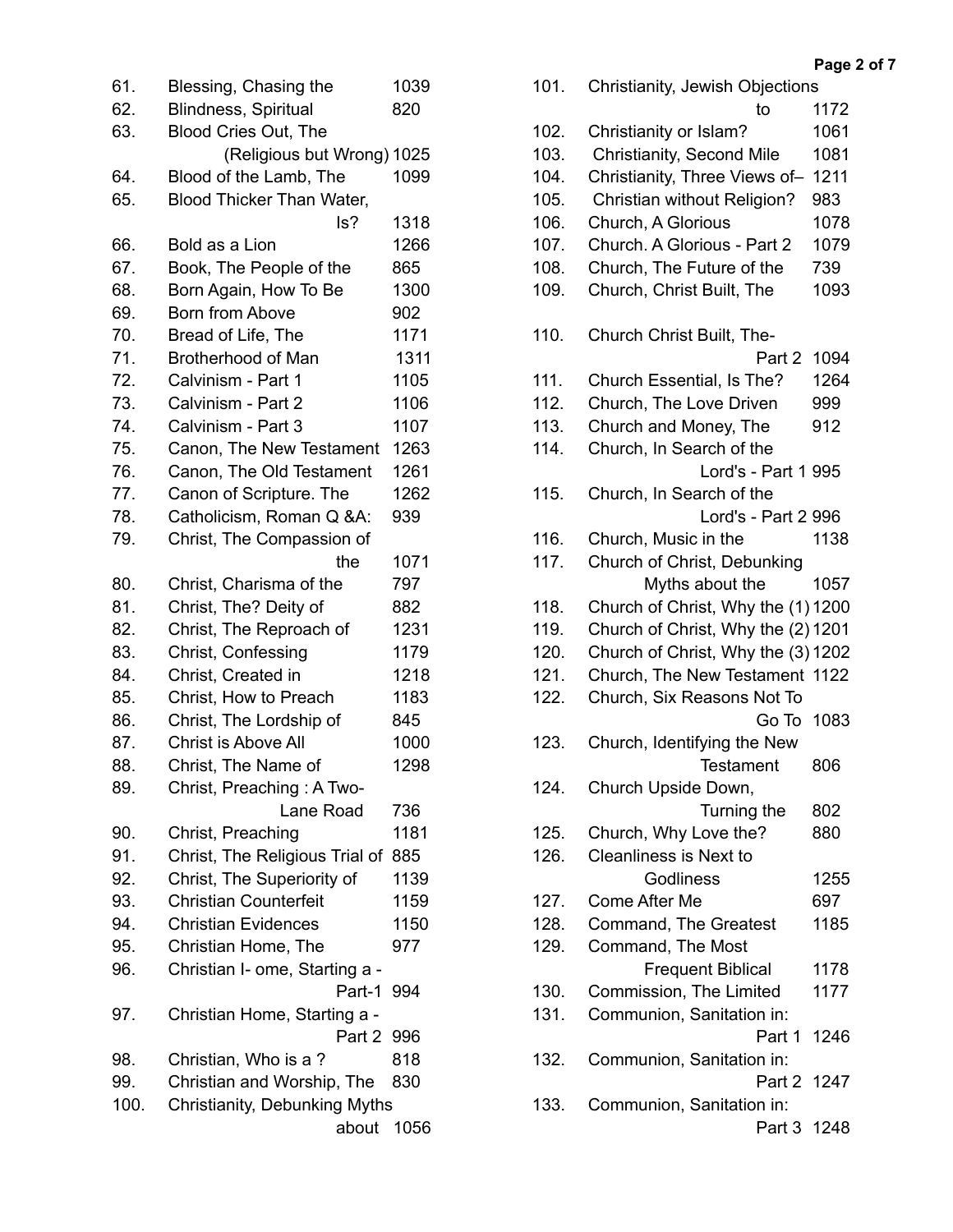| 134. | Communion, Sanitation in:       |      |
|------|---------------------------------|------|
|      | Part 4 1249                     |      |
| 135. | Congregations, Biblical         |      |
|      | <b>Basis for Small</b>          | 1302 |
| 136. | Connected, Keep                 | 1193 |
| 137. | Conscience. The                 | 1281 |
| 138. | <b>Conversion of Cornelius:</b> |      |
|      | Part 1                          | 1215 |
| 139. | <b>Conversion of Cornelius:</b> |      |
|      | Part 2                          | 1216 |
| 140. | Convicted, Are You?             | 1243 |
| 141. | Covenant, A Better              | 1121 |
| 142. | Covenant. I Have Made a         | 835  |
| 143. | Covenants in Galatians, The     | 933  |
| 144. | Covet, Thou Shalt Not           | 696  |
| 145. | Covicl-19 a Curse from God.     |      |
|      | ls?                             | 1279 |
| 146. | Creation etc. Q &A:             | 942  |
| 147. |                                 |      |
|      | Critic sm, Handling             | 1002 |
| 148. | Cross: The Great Instructor,    |      |
|      | Hear the                        | 987  |
| 149. | Cross., The Offense of the      | 1233 |
| 150. | Cross, When I Survey the        | 1103 |
| 151. | Curse, The                      | 1022 |
| 152. | Churches on Fire                | 921  |
| 153. | David. the Forbearance of       | 1040 |
| 154. | Death Penalty, The              | 1251 |
| 155. | Debtor, I am a                  | 1242 |
| 156. | Debtom, Parable of the Two      | 1090 |
| 157. | Deity of Christ, Q & A          | 1024 |
| 158. | Delay, Danger in                | 1070 |
| 159. | Delay, is Deadly                | 931  |
| 160. | Demon, Doctrines of             | 1104 |
| 161. | Denominationalism               | 1063 |
| 162. | Despise the Little Ones,        |      |
|      | Don't                           | 1189 |
| 163. | Destroy But Fulfill, Not -      |      |
|      | Part 2 832                      |      |
| 164. | Destroy But Fulfill. Not -      |      |
|      | Part 1                          | -831 |
| 165. | Difference Does It Make,        |      |
|      | <b>What? 989</b>                |      |
| 166. |                                 | 1174 |
|      | <b>Digging Deep</b>             |      |
| 167. | Disciple Who Really Wants       |      |
|      | To Be a                         | 725  |
| 168. | Dinosaurs, The Bible and        | 1023 |
| 169. | Disease: Cure Found,            |      |
|      | Deadly                          | 1244 |

| 170. | Divorce & Remarriage,           |      |
|------|---------------------------------|------|
|      | Q & A: 1075                     |      |
| 171. | Doctrine, Hold Fast to the      | 1299 |
| 172. | Doctrine. Sound                 | 876  |
| 173. | Doubt, Deconstructing           | 1294 |
| 174. | Double-Mindedness               | 961  |
| 175. | Drinking, Social                | 930  |
| 176. | Dry Bones                       | 819  |
| 177. | Elders, Farewell to the         |      |
|      | Ephesian                        | 1102 |
| 178. | End, The                        | 1077 |
| 179. | Enemy, Our Greatest             | 1319 |
| 180. | Enemy, Your Worst               | 1190 |
| 181. | Enslaved                        | 721  |
|      |                                 |      |
| 182. | Ephesus, Messages, Vital --     |      |
|      | to the Church at                | 1213 |
| 183. | Ephesus, Distresses and         |      |
|      | <b>Successes</b>                | 1212 |
| 184. | Escape, The Great               | 913  |
| 185. | Eternal Security, Q & A:        | 973  |
| 186. | Evangelist, The Work of an      | 1080 |
| 187. | Evidences, Christian            | 1297 |
| 188. | Evil, The Problem of            | 1087 |
| 189. | Evil, The Problem of - Part 2   | 1088 |
| 190. | <b>Examples Worth Following</b> | 984  |
| 191. | <b>Excuses</b>                  | 908  |
| 192. | Failure is not Final            | 1096 |
| 193. | Faith of Abraham. The           | 1029 |
| 194. | Faith NoahPrepared an Ark,      |      |
|      | By                              | 1210 |
| 195. | Faith, The Just Shall Live by   | 1136 |
| 196. | Faith. The High Price of        | 963  |
| 197. | <b>Family Reunion</b>           | 1046 |
| 198. | <b>Family Values</b>            | 1158 |
| 199. | False Witness, Thou Shalt       |      |
|      | Not Bear (Part 1)               | 1198 |
| 200. | False Witness - (Part 2)        | 905  |
| 201. | False Witness, Thou Shalt       |      |
|      | Not Bear                        | 877  |
| 202. | Fathers' Hearts, Turning        | 1203 |
| 203. | Fear, The Problem of            | 1004 |
| 204. | <b>Finishing Life Strong</b>    | 907  |
| 205. | For Such a Time as This         | 906  |
| 206. | Forgotten? Have You             | 1197 |
| 207. | Families, Calling All (pt 2)    | 1239 |
| 208. | Families, Calling All pt1       | 1238 |
| 209. | Fasting, Q & A:                 | 1241 |
| 210. | Father's Love. A                | 1108 |
|      |                                 |      |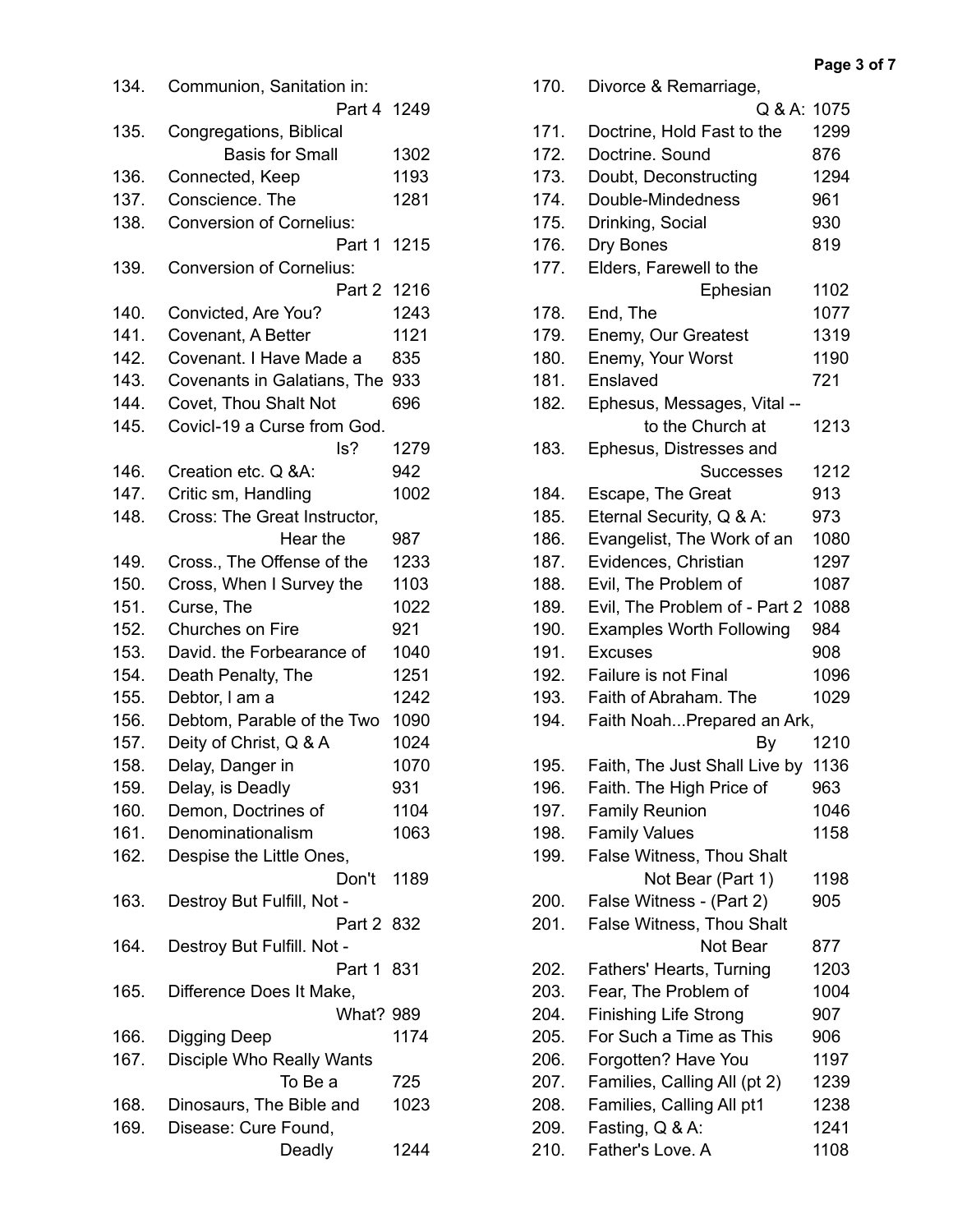| 211. | Fearfully and Wonderfully         |      |
|------|-----------------------------------|------|
|      | Made                              | 1128 |
| 212. | Forfeiting an Inheritance         | 794  |
| 213. | Forgive Myself, How Do I?         | 1259 |
| 214. | Fruit of Our Lips, The            | 839  |
| 215. | Genesis, Q & A: (1)               | 1028 |
| 216. | Genesi;; (2), Q & A:              | 1030 |
| 217. | God The Great I Am, Our!          | 1037 |
| 218. | God in the Eclipse                | 1114 |
| 219. | God in the Hands of Angry         |      |
|      | <b>Sinners</b>                    | 884  |
| 220. | God Mean What He Says,            |      |
|      | Does?                             | 1055 |
| 221. | God, The Love of                  | 1126 |
| 222. | God Have Gender, Does?            | 1170 |
| 223. | Godhead, Persons in the -         |      |
|      | $Q$ &A:                           | 1228 |
| 224. | God's Love Unconditional, Is?1237 |      |
| 225. | God Loves You! How Much? 1067     |      |
| 226. | God's Rest                        | 1140 |
| 227. | God's Rast - Part 2               | 1143 |
| 228. | Gospels?, How Many                | 729  |
| 229. | Gospel, Why Some Do Not           |      |
|      | Obey the                          | 968  |
| 230. | <b>Great Prescriptions</b>        | 1051 |
| 231. | Gospel, The                       | 1050 |
| 232. | Gospel to Abraham, God            |      |
|      | Preached                          | 1187 |
| 233. | Gospels, How Many?                | 1064 |
| 234. | Grace, How to Find                | 796  |
| 235. | Grace Reigns                      | 1162 |
| 236. | Grace, Throne Of                  | 708  |
| 237. | <b>Grievous Commands?</b>         | 1033 |
| 238. | Habakkuk to Hebrews, From         | 1276 |
| 239. | Hate Father or Mother, Q &A: 1161 |      |
| 240. | Hallowing the Holy                | 891  |
| 241. | Hands, Lifting up Holy            | 1232 |
| 242. | Harvest, The Coming               | 937  |
| 243. | Heart, The Horror of a            |      |
|      | Haunted                           | 1282 |
| 244. | Heaven in the Old Testament       |      |
|      | Q&A:                              | 1314 |
| 245. | Heaven, Highway to                | 981  |
| 246. | Heaven, The Joy of                | 1160 |
| 247. | Heavens, New - Q & A:             | 1175 |
| 248. | Hebrews, Authorship of            | 1275 |
| 249. | Hell, The Highway to              | 966  |
|      |                                   | 1278 |
| 250. | <b>Herod Family Tree</b>          |      |

| 251. | Herod, King                           | 883  |
|------|---------------------------------------|------|
| 252. | <b>Holy Ground</b>                    | 976  |
| 253. | Holy Ground, Standing on              | 1240 |
| 254. | Holy People for Our Holy              |      |
|      | God                                   | 993  |
| 255. | Holy Spirit, Eight Sins Against       |      |
|      | The                                   | 711  |
| 256. | Holy Spirit, Sealed with the          | 1214 |
| 257. | Homosexuality Reviewed,               |      |
|      | <b>Arguments Justifying</b>           | 953  |
| 258. | Homosexuality, Myths About            | 1321 |
| 259. | Hormoexuality, Myths About            |      |
|      | 2)                                    | 1322 |
| 260. | Honor Father and Mother -             |      |
|      | Part 1                                | 899  |
| 261. | Honor Father and Mother -             |      |
|      | Part 2                                | 900  |
| 262. | Hosea - Prophet of Mercy              | 1164 |
| 263. | House An Empty                        | 1131 |
| 264. | Image, In His                         | 1092 |
| 265. | Independence, Declaration             |      |
|      | of                                    | 1312 |
| 266. | <b>Infant Lives Matter</b>            | 1053 |
| 267. |                                       | 1306 |
|      | Inherit nce, Forfeiting an            |      |
| 268. | Inspiration, The Doctrine of          | 1005 |
| 269. | Inspiration, Does Scripture           |      |
|      | Authenticate? 1271                    |      |
| 270. | Interpretation, Infallible?           | 1273 |
| 271. | Interpretation, Infallible? (#2) 1274 |      |
| 272. | Interpretation, That's Just           |      |
|      | Your                                  | 1272 |
| 273. | Integrity                             | 836  |
| 274. | Jacob and Esau                        | 1036 |
| 275. | Jacob's Firstborn                     | 1043 |
| 276. | Jerusalem, CSI:                       | 1049 |
| 277. | Jesus, If-- Had Never Been            |      |
|      | Born                                  | 1076 |
| 278. | Jesus, The Kingship of                | 1207 |
| 279. | Jesus Lifted Up                       | 998  |
| 280. | Jesus, Looking Unto                   | 1254 |
| 281. | Jesus c Muhammad?                     | 1060 |
| 282. | Jesus, Prayer in the Life of          | 1082 |
| 283. | <b>Jesus Residence? Evidence</b>      |      |
|      | Of                                    | 1192 |
| 284. | <b>Jesus the Christ</b>               | 1176 |
| 285. | Jesus, Justice for                    | 817  |
| 286. | Jesus the Messiah: Prophetic          |      |
|      | Proof: Part 1                         | 807  |

#### **Page 4 of 7**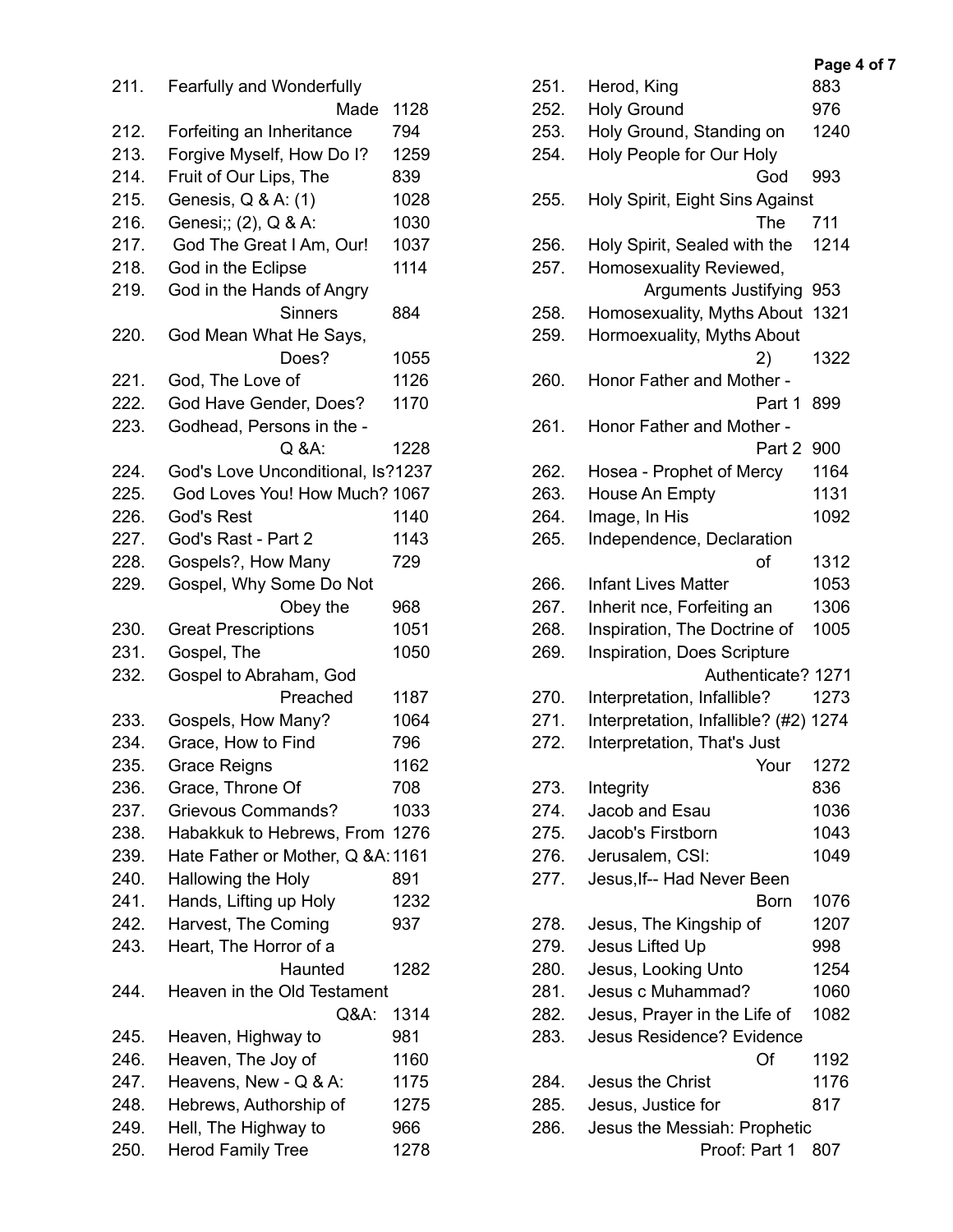| 287. | Jesus the Messiah: Prophetic |      |
|------|------------------------------|------|
|      | Proof: Part 2                | 808  |
| 288. | Jesus and Michael the        |      |
|      | Archangel                    | 790  |
| 289. | Jesus? Where is              | 1168 |
| 290. | Jesus? Who is                | 1173 |
| 291. | Jezebel                      | 716  |
| 292. | John the Immerser            | 1277 |
| 293. | Joseph and Potiphar          | 1044 |
| 294. | Joseph Wept                  | 1048 |
| 295. | Josiah Moment,               | 1186 |
| 296. | Judas Iscariot               | 852  |
| 297. | Judge, Who Am I to? -        |      |
|      | Part 1                       | 915  |
| 298. | Judge, Who Am I to? Part 2   | 916  |
| 299. | Judgment to Come             | 1119 |
| 300. | <b>Kindness</b>              | 929  |
| 301. | King, Behold Your            | 897  |
| 302. | Kill, Thou Shalt Not         | 1001 |
| 303. | Lamb, Silencing the          | 914  |
| 304. | Leading the King's Business  | 873  |
| 305. | Legalists, Famous            | 934  |
| 306. | Leper, But He was a          | 974  |
| 307. | Lie, Believing a             | 1195 |
| 308. | Life and Death               | 733  |
| 309. | <b>Life's Last Chances</b>   | 1062 |
| 310. | Live Like You Were Dying     | 738  |
| 311. | Lord, The Terror of the      | 1127 |
| 312. | Lord's Supper, The           |      |
|      | Ordinance of the             | 1052 |
| 313. | Lord's Supper. Q & A:        |      |
|      | Christian Chronicle on the   | 1073 |
| 314. | Lord's Supper, Viewer        |      |
|      | Questions:                   | 858  |
| 315. | Lost and Found               | 1069 |
| 316. | Lot's Wife, Remember         | 861  |
| 317. |                              |      |
|      | Love or God, The             | 910  |
| 318. | Love, God's Conditional, Is? | 813  |
| 319. | Love and Hate                | 1267 |
| 320. | Love, Misplaced              | 949  |
| 321. | Love, Tough                  | 724. |
| 322. | Man, Tie Value of            | 1280 |
| 323. | Man, Tie True Descent of     | 1169 |
| 324. | Marriage in the Old          |      |
|      | <b>Testament</b>             | 753  |
| 325. | Marriage Mystery             | 1223 |
| 326. | Marriage, Transform Your     | 1109 |

| 327. | Marriage Be Honored, Let       | 956  |
|------|--------------------------------|------|
| 328. | Marriages, Mixed: Part 1       | 773  |
| 329. | Marriages, Mixed: Part 2       | 774  |
| 330. | Marriages, Mixed: Part 3       | 775  |
| 331. | Mary the Mother of Jesus       | 1144 |
| 332. | Memorial Portion, The          | 303  |
| 333. | Millenium, The Q &A:           | 965  |
| 334. | Mormons Christians, Are?       | 881  |
| 335. | Mother, Godly                  | 1095 |
| 336. | Mother, The Godly              | 829  |
| 337. | Mount Moriah, Up to            | 1035 |
| 338. | Name, Honoring The Lord's      | 979  |
| 339. | Name? s There Anything in a    | 1072 |
| 340. | Nehemiah, - Rebuilding the     |      |
|      | <b>Walls</b>                   | 761  |
| 341. | Noah: A Type of Christ and     |      |
|      | the Ark                        | 951  |
|      |                                |      |
| 342. | Noah, Be Like (Q & A)          | 815  |
| 343. | Noah, By Faith                 | 1317 |
| 344. | <b>Noah Found Grace</b>        | 950  |
| 345. | North Korea, Spiritual         | 1125 |
| 346. | Obeying, Excuses for Not       | 1151 |
| 347. | One Baptism, There is          | 1226 |
| 348. | One Body, There is             | 1227 |
| 349. | One Hope, There is             | 1222 |
| 350. | One Faith, There is            | 1221 |
| 351. | One God, One Lord, One         |      |
|      | Spirit,                        | 1220 |
| 352. | Ordinances, Keeping the        | 1315 |
| 353. | Papacy, The                    | 990  |
| 354. | Parable of the Two Debtors,    |      |
|      | The                            | 780  |
| 355. | Parable of the Good            |      |
|      | Samaritan, The: Part 1         | 769  |
| 356. | Parable of the Good            |      |
|      | Samaritan, The: Part 2         | 770  |
| 357. | Parable of the Great Supper,   |      |
|      | The                            | 767  |
| 358. | Parable of the Ten Virgins     |      |
|      | (Ready or Not) 768             |      |
| 359. | Parable of the Unjust Steward, |      |
|      | The                            | 779  |
| 360. | Parable of the Sower, The      | 1084 |
| 361. | Parable of the Wedding         |      |
|      | Garment                        | 1085 |
| 362. | Pain that Perfects, The        | 1199 |
| 363. | Paul, The Humility of the      |      |
|      | Apostle                        | 1041 |
|      |                                |      |

## **Page 5 of 7**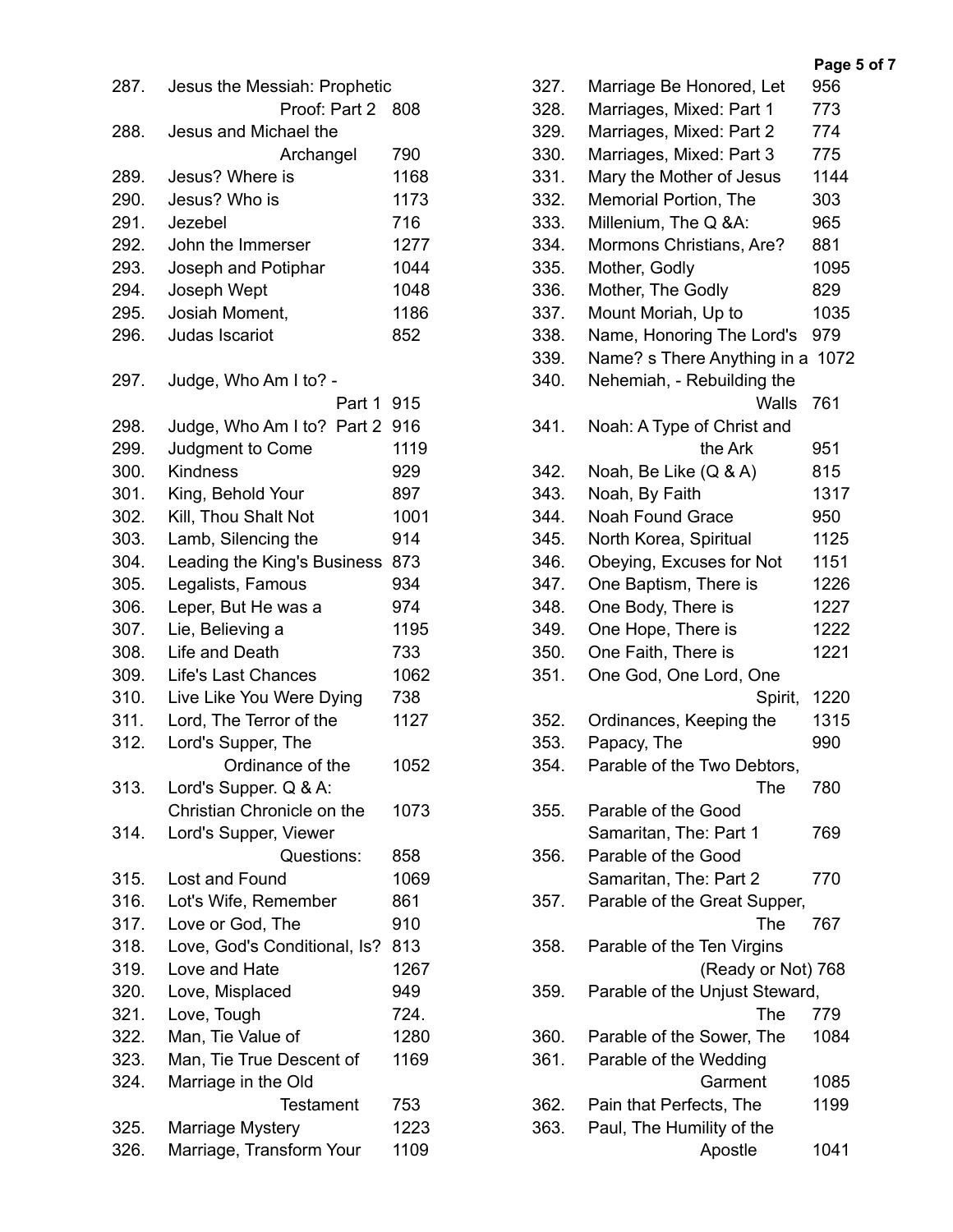| 364. | Peacemakers, Blessed are        |      |
|------|---------------------------------|------|
|      | the                             | 1165 |
| 365. | Pearl of Great Price. The       | 715  |
| 366. | People Rose up To Play, The 712 |      |
| 367. | Peter: From Fisherman to        |      |
|      | Fisher of Men                   | 851  |
| 368. | Physician, The Great            | 890  |
| 369. | Pope, Was Peter the First?      | 1234 |
| 370. | Potter's House, Go Down to      |      |
|      | the                             | 943  |
| 371. | Prayer The Priority of          | 1209 |
| 372. | Prayers that Can Change the     |      |
|      | World                           | 1034 |
| 373. | Prayers be not Hindered,        |      |
|      | <b>That Your</b>                | 1156 |
| 374. | Prayers of Jesus, The           | 1152 |
| 375. | Prayer. On a Sling and a        | 1101 |
| 376. | Prayer. Jesus on                | 945  |
| 377. | Prayer                          | 944  |
| 378. | Prayer, The Sinner's            | 1098 |
| 379. | Preacher, What About the?       | 871  |
| 380. | Prejudice, Religious            | 1313 |
| 381. | <b>Pride Before Destruction</b> | 901  |
| 382. | Prophet, Not for Profit         | 1141 |
| 383. | Providence, Divine              | 1230 |
| 384. | Quarantine, Biblical Origins    |      |
|      | Of                              | 1245 |
| 385. | Racial Walls, Breaking Down     | 1295 |
| 386. | Read? Have You Not              | 1153 |
| 387. | Redeemed                        | 1133 |
| 388  | Regrets, No                     | 1091 |
| 389. | <b>Religion of Peace</b>        | 1054 |
| 390. | Religious Innovations           | 1166 |
| 391. | Religious Prejudice             | 1167 |
| 392. | Repentance                      | 786  |
| 393. | Rich Man and Lazarus. The       | 781  |
| 394. | Righteousness, Exceeding        | 833  |
| 395. | Rock ard a Hard Place,          |      |
|      | <b>Between The</b>              | 970  |
| 396. | <b>Runaway Prophet</b>          | 847  |
| 397. | Run for your Life               | 870  |
| 398. | Run to Win                      | 1137 |
| 399. | Ruth, Boaz and                  | 955  |
| 400. | Ruth, Naomi and                 | 954  |
| 401. | Sabbath Day, Remember the 878   |      |
| 402. | Sabbath Day, The                | 1305 |
| 403. | Sabbath, Q &A: The              | 1155 |
| 404. | Salvation On A Pole             | 1017 |

| 405. | Satan's Fiery Darts - Part 2  | 857  |
|------|-------------------------------|------|
| 406. | Satan's Fiery Darts           | 856  |
| 407. | <b>Satan Hinders</b>          | 1129 |
| 408. | Satan, If I Were              | 1115 |
| 409. | Saul of Tarsus, The           |      |
|      | Conversion of 980             |      |
| 410. | Saul, The Fall of King        | 862  |
| 411. | Saved by Grace,               | 1217 |
| 412. | Saved by water, Fewwere -1208 |      |
| 413. | Saved? What Must I Do to      |      |
|      |                               | 1117 |
|      | Be                            | 1163 |
| 414. | Scriptures, Twisted           |      |
| 415. | Second Coming, The            |      |
|      | Part 1                        | 1235 |
| 416. | Second Coming, The -          |      |
|      | Part 2                        | 1236 |
| 417. | Servant, The Unforgiving      | 982  |
| 418. | Seven Words from the Cross    |      |
|      | Part 1                        | 903  |
| 419. | Seven Words from the Cross    |      |
|      | Part 2                        | 904  |
| 420. | <b>Shake and Shine</b>        | 1157 |
| 421. | Showdown on Mars Hill         | 803  |
| 422. | Silent. The Right to Remain   | 958  |
| 423. | Sin, Original                 | 1309 |
| 424. | Sin, Original Q & A:          | 948  |
| 425. | Sin, The Greater              | 1323 |
| 426. | Sin, The Stench of            | 1016 |
| 427. | Sinners Prayer: Another       |      |
|      | Gospel?                       | 917  |
| 428. | Sinners Prayer, The Truth     |      |
|      | about the                     | 1296 |
| 429. | Six Reasons Not To Go to      |      |
|      | Church                        | 782  |
| 430. | Slaver/. The Bible and        | 1132 |
| 431. | Small thing? Is it a          | 1068 |
| 432. | Soul!, Price of My            | 1015 |
| 433. | Soldier, A Good               | 787  |
| 434. | <b>Solitary Refinement</b>    | 1257 |
| 435. | Sons, Two Miserable           | 887  |
| 436. | Sophis:ry                     | 988  |
| 437. | <b>Soul Portrait</b>          | 941  |
|      |                               |      |
| 438. | Soul, The Value of a          | 1074 |
| 439. | Sower, The Parable of the     | 919  |
| 440. | Speaking in Tongues           | 1238 |
| 441. | Speaking the Same Thing,      |      |
|      | <b>Viewer Questions:</b>      | 771  |
| 442. | Spirit, Work of the Holy      | 922  |

## **Page 6 of 7**